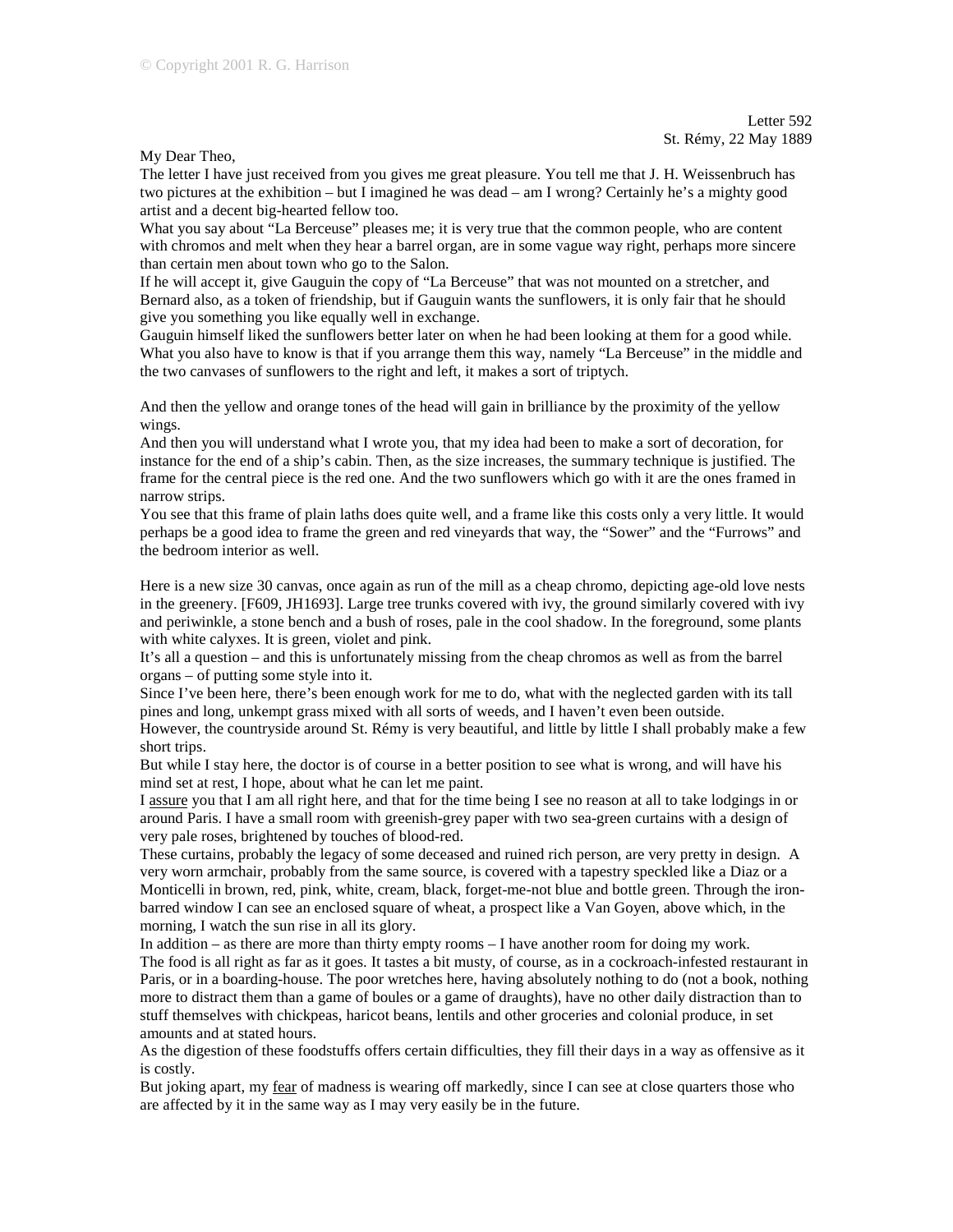Previously, I was repelled by these individuals, and I found it distressing to have to reflect that so many in our trade, Troyon, Marchal, Méryon, Jundt, M. Maris, Monticelli and a whole lot more finished up like that. It was quite impossible for me to picture them in that condition.

Well, now I can think of all that without fear, that is to say, I find it is no more dreadful than if those people had died of something else, consumption or syphilis, for example. I see these artists being reinvested with their old serenity, and don't you think it's quite something to meet these old colleagues of ours again? That, joking apart, is what I am profoundly thankful for.

For though there are some who howl or rave a great deal, there is much true friendship here. They say we must tolerate others so that the others may tolerate us, and other very sound arguments, which they put into practice, too. And we understand each other very well. Sometimes, for instance, I can talk with one of them who can only reply in incoherent sounds, because he is not afraid of me. If someone has an attack, the others look after him and interfere so that he does not harm himself.

The same for those whose mania is to fly often into a rage. The old inhabitants of the menagerie come running and separate the combatants, if combat there is.

It is true there are some whose condition is more serious, who are either dirty or dangerous. These are in another ward.

I take a bath twice a week now, and stay in it for two hours; my stomach is infinitely better than it was a year ago; so as far as I know, I only have to go on. Besides, I shall spend less here, I think, considering that I have work in prospect again, for the scenery is lovely.

What I hope is that at the end of a year I shall know what I can do and what I want to do better than now. Then little by little the idea of a fresh start will come to me. Going back to Paris or anywhere at all in no way attracts me. I think my place is here. Extreme enervation is, in my opinion, what most of those who have been here for years suffer from. Now my work will preserve me from that to a certain extent.

The room where we stay on wet days is like a third-class waiting room in some stagnant village, the more so as there are some distinguished lunatics who always wear a hat, spectacles and a cane, and travelling cloak, almost like at a watering place, and they represent the passengers.

I am forced to ask you again for some paints and especially for canvas. When I sent you the four canvases of the garden I am working on, you will see that, considering my life is spent mostly in the garden, it is not so unhappy.

Yesterday I drew a very big, rather rare night moth, called a death's head, its colouring of amazing distinction, black, grey, cloudy white tinged with carmine or vaguely shading off into olive green; it is very big.

 To paint it I should have killed it [F 610, JH 1702], and it was a pity, the beast was so beautiful. I will send you the drawing [F 1523, JH 1700] along with some other drawings of plants.

You could take the canvases at Tanguy's or at your place off the stretchers, if they are dry enough, and then put on any new ones you think worth it.

 Gauguin ought to be able to tell you the address of a man who could reline "The Bedroom," [F 482, JH 1608] and who won't be too expensive. The restoration ought, I imagine, to cost 5 francs. If it is more, then don't have it done. I'm sure Gauguin didn't pay any more on the many occasions when he had his canvases, or Cézanne's or Pissaro's, relined.

Again – speaking of my condition – I am so grateful for yet another thing. I've noticed that others, too, hear sounds and strange voices during their attacks, as I did, and that things seemed to change before their very eyes. And that lessened the horror with which I remembered my first attack, something that, when it comes upon you unexpectedly, cannot but frighten you terribly. Once you know it is part of the illness, you accept it like anything else. Had I had not seen other lunatics close to, I should not have been able to stop myself from thinking about it all the time. For the suffering and the anguish are not funny when you are having an attack.

 Most epileptics bite their tongue and injure themselves. Rey told me that he had seen a case where someone had mutilated his own ear, just as I did, and I think I heard a doctor from here, who came to see me with the director, say that he too had seen it before. I like to think that once you know what it is, once you are conscious of your condition, and of being subject to attacks, then you can do something to prevent your being taken unawares by the anguish or the terror. Now that it has all been abating for five months, I have high hopes of getting over it, or at least of no longer having such violent attacks.

There is someone here who has been shouting and talking like me all the time for a fortnight. He thinks he hears voices and words in the echoes of the corridors, probably because the auditory nerve is diseased and